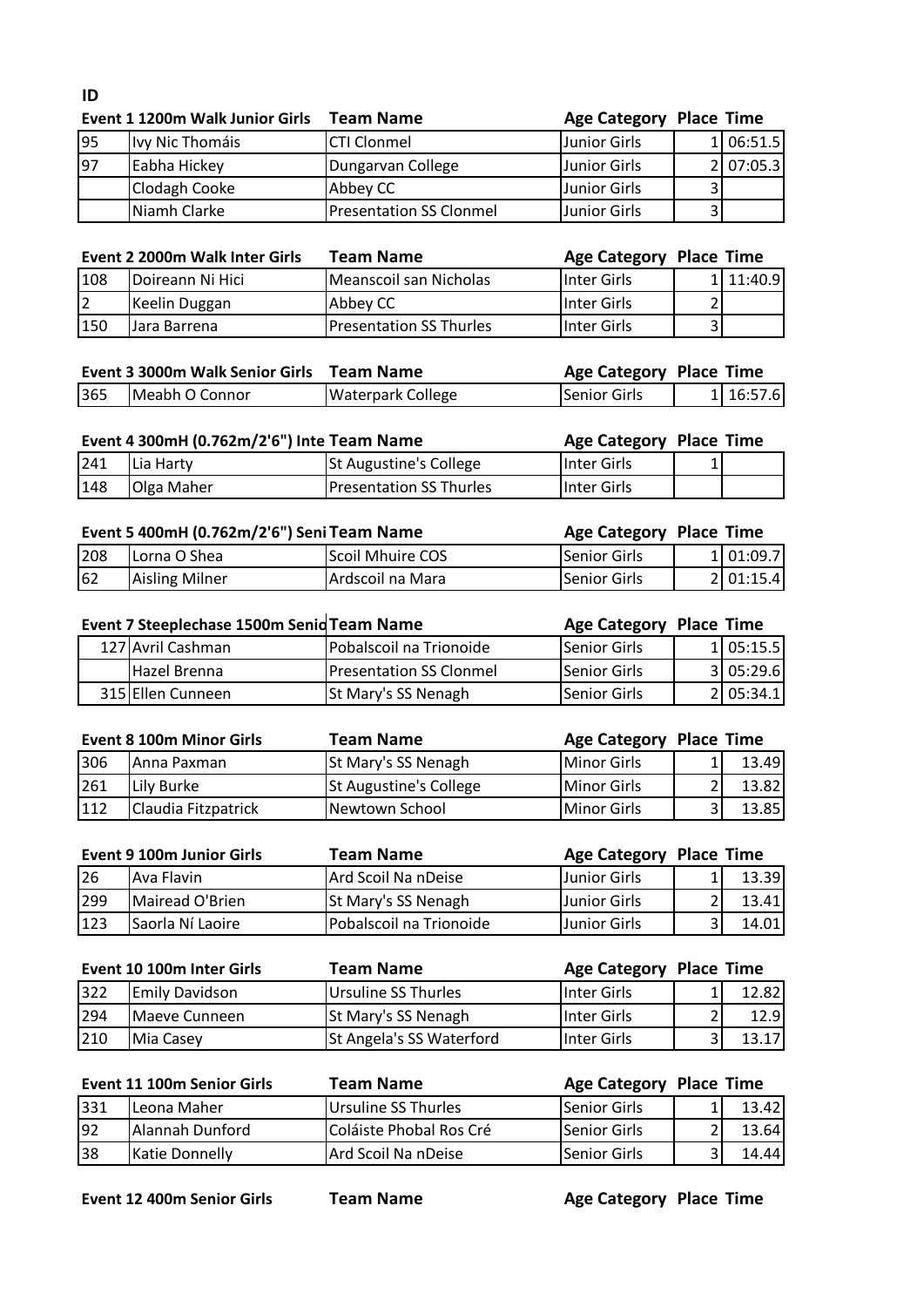| 107 | Gillian Hughes  | Loreto SS Clonmel               | <b>I</b> Senior Girls | 11 01:04.0 |
|-----|-----------------|---------------------------------|-----------------------|------------|
| 62  | Aisling Milner  | IArdscoil na Mara               | lSenior Girls         | 2 01:04.9  |
|     | Rebecca O'Meara | <b>IPresentation SS Thurles</b> |                       | 3 01:06.7  |

|     | Event 13 300m Inter Girls | <b>Team Name</b>         | Age Category Place Time |       |
|-----|---------------------------|--------------------------|-------------------------|-------|
| 212 | Niamh Cusack              | St Angela's SS Waterford | Inter Girls             | 43.83 |
| 214 | Libby Murphy              | St Angela's SS Waterford | Inter Girls             | 44.49 |
| 241 | lLia Harty                | St Augustine's College   | Inter Girls             | 45.11 |

| Event 14 3k Inter Girls |                | Team Name               | Age Category Place Time |                |  |
|-------------------------|----------------|-------------------------|-------------------------|----------------|--|
|                         | Caoimhe Phelan | Abbey CC                | <b>Inter Girls</b>      |                |  |
| 195                     | Ellen Bolger   | <b>Scoil Mhuire COS</b> | <b>Inter Girls</b>      | $\overline{2}$ |  |

|     | <b>Event 15 3k Senior Girls</b> | <b>Team Name</b>           | <b>Age Category Place Time</b> |           |
|-----|---------------------------------|----------------------------|--------------------------------|-----------|
| 105 | Muireann Duffy                  | Loreto SS Clonmel          | <b>Senior Girls</b>            | 1 10:10.0 |
| 128 | <b>Emma Landers</b>             | Pobalscoil na Trionoide    | Senior Girls                   | 2 10:17.5 |
| 314 | INiamh Cunneen                  | <b>St Mary's SS Nenagh</b> | Senior Girls                   | 3 10:47.5 |

| Event 16 75mH (0.686m/2'3") Min Team Name |                      |                                | <b>Age Category Place Time</b> |       |
|-------------------------------------------|----------------------|--------------------------------|--------------------------------|-------|
| 88                                        | Lily Anne O Meara    | <b>Coláiste Phobal Ros Cré</b> | <b>IMinor Girls</b>            | 12.98 |
| 202                                       | <b>IKate Anthony</b> | Scoil Mhuire COS               | <b>IMinor Girls</b>            | 13.69 |
|                                           | Sarah Connelly       | Scoil Mhuire COS               | <b>IMinor Girls</b>            | 13.98 |

| Event 17 75mH (0.762m/2'6") Juni Team Name |                      |                                | Age Category Place Time |       |
|--------------------------------------------|----------------------|--------------------------------|-------------------------|-------|
| 53                                         | Caoimhe Murphy       | Ardscoil na Mara               | <b>Uunior Girls</b>     | 12.86 |
|                                            | <b>IEmer Brennan</b> | <b>Presentation SS Clonmel</b> | <b>Junior Girls</b>     | 13.82 |
|                                            | Loren Cliffe         | <b>St Augustines</b>           | <b>Junior Girls</b>     | 14.31 |

| Event 18 80mH (0.762m/2'6") Inte Team Name |              |                          | <b>Age Category Place Time</b> |       |
|--------------------------------------------|--------------|--------------------------|--------------------------------|-------|
| $ 213\rangle$                              | Ava Lonergan | St Angela's SS Waterford | <b>I</b> Inter Girls           | 12.91 |
| 209                                        | Petre Igwe   | St Angela's SS Waterford | Inter Girls                    | 13.3  |
| 190                                        | Ava Connolly | <b>Scoil Mhuire COS</b>  | Inter Girls                    | 13.32 |

| 229<br>St Angela's SS Waterford<br>Senior Girls<br><b>Katie Nolke</b><br>313<br>St Mary's SS Nenagh<br>Senior Girls<br>Grace Brennan |       |
|--------------------------------------------------------------------------------------------------------------------------------------|-------|
|                                                                                                                                      | 15.92 |
|                                                                                                                                      | 17.27 |
| 177<br>Senior Girls<br>Borrisokane CC<br>Hannah Deasy                                                                                | 19.58 |

|     | Event 20 800m Minor Girls | <b>Team Name</b>              | <b>Age Category Place Time</b> |           |
|-----|---------------------------|-------------------------------|--------------------------------|-----------|
| 224 | Lucy Clinton              | St Angela's SS Waterford      | <b>IMinor Girls</b>            | 1 02:32.8 |
| 264 | Aoibheann Ryan            | <b>St Augustine's College</b> | Minor Girls                    | 2 02:39.0 |
| 226 | <b>IFiona Tamen</b>       | St Angela's SS Waterford      | <b>IMinor Girls</b>            | 3 02:45.8 |

|    | Event 21 800m Junior Girls | <b>Team Name</b>    | Age Category Place Time |           |
|----|----------------------------|---------------------|-------------------------|-----------|
|    | Abbie Mae McGrath          | St Mary's SS Nenagh | <b>Uunior Girls</b>     | 1 02:36.8 |
| 10 | Moya O'Keefe               | Abbey CC            | <b>Junior Girls</b>     | 2 02:37.1 |
| 13 | Caoimhe Barry              | Abbey CC            | IJunior Girls           | 3 02:46.6 |

**Event 22 800m Inter Girls Team Name Age Category Place Time**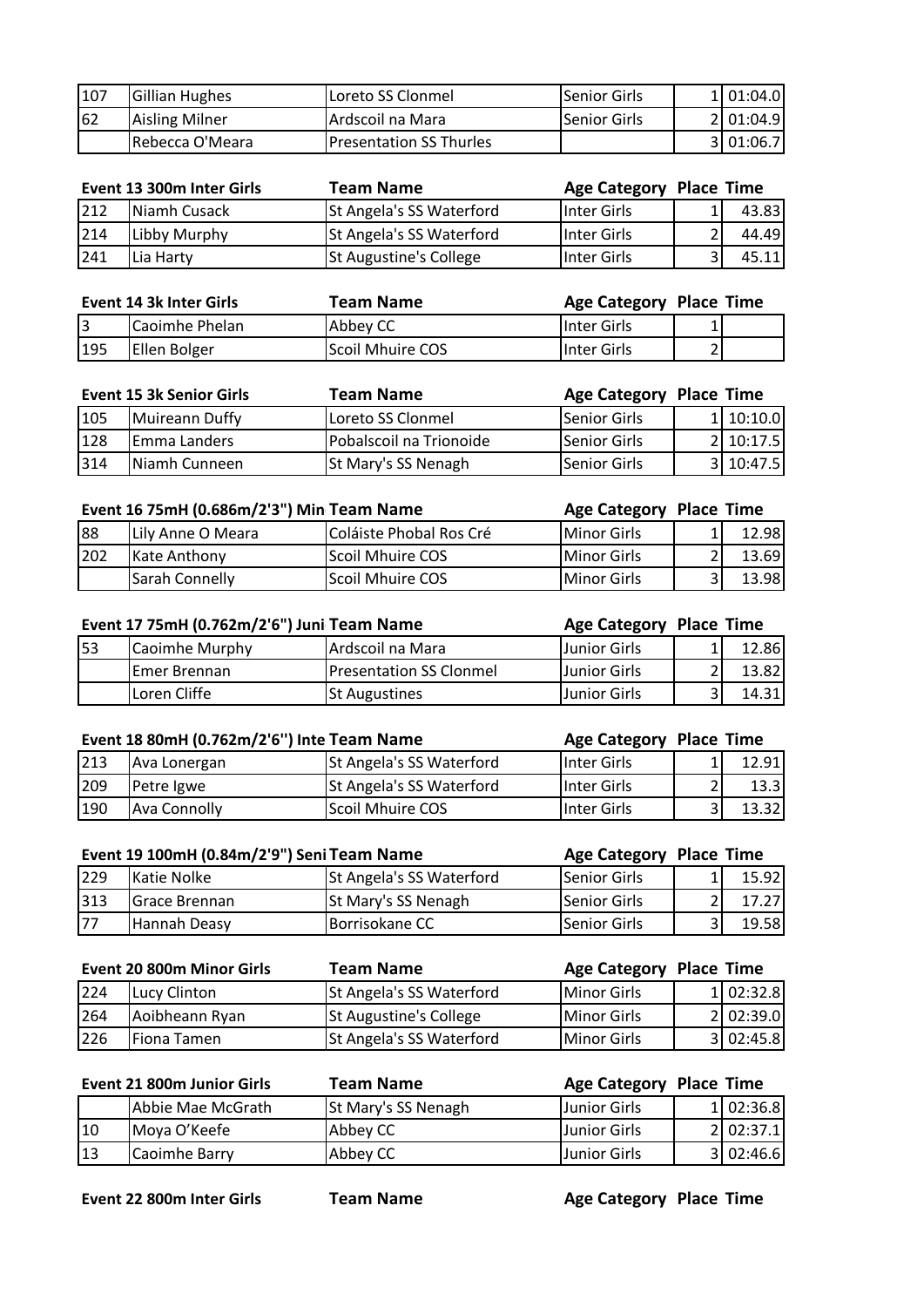| 212 | <b>INiamh Cusack</b> | St Angela's SS Waterford | <b>Inter Girls</b> | 1  |  |
|-----|----------------------|--------------------------|--------------------|----|--|
| 334 | <b>Grace Fanning</b> | Waterpark College        | <b>Inter Girls</b> | 21 |  |
| 193 | ICiara Nic Reamoinn  | <b>CTI Clonmel</b>       | <b>Inter Girls</b> |    |  |

|           | Event 23 800m Senior Girls | <b>Team Name</b>               | <b>Age Category Place Time</b> |            |
|-----------|----------------------------|--------------------------------|--------------------------------|------------|
| 127       | Avril Cashman              | Pobalscoil na Trionoide        | <b>ISenior Girls</b>           | 1 02:37.0  |
| 1171      | Cathy Ryan Dundon          | <b>Presentation SS Thurles</b> | <b>ISenior Girls</b>           | 2 02:44.6  |
| <b>43</b> | Aoibhe Murphy              | Ard Scoil Na nDeise            | lSenior Girls                  | 3102:46.91 |

|     | <b>Event 24 200m Minor Girls</b> | <b>Team Name</b>    | <b>Age Category Place Time</b> |       |
|-----|----------------------------------|---------------------|--------------------------------|-------|
| 306 | Anna Paxman                      | St Mary's SS Nenagh | <b>I</b> Minor Girls           | 29.13 |
| 112 | Claudia Fitzpatrick              | Newtown School      | Minor Girls                    | 30.01 |
| 31  | Lisa Mongali                     | Ard Scoil Na nDeise | lMinor Girls                   | 31.67 |

|     | <b>Event 25 200m Junior Girls</b> | Team Name                  | <b>Age Category Place Time</b> |        |
|-----|-----------------------------------|----------------------------|--------------------------------|--------|
| 299 | Mairead O'Brien                   | <b>St Mary's SS Nenagh</b> | <b>Junior Girls</b>            | 27.75I |
| 53  | Caoimhe Murphy                    | Ardscoil na Mara           | <b>Uunior Girls</b>            | 28.34  |
| 26  | IAva Flavin                       | Ard Scoil Na nDeise        | LJunior Girls                  | 28.87  |

|     | Event 26 200m Inter Girls | Team Name          | Age Category Place Time |        |
|-----|---------------------------|--------------------|-------------------------|--------|
| 191 | Luiseach Donohue          | Scoil Mhuire COS   | IInter Girls            | 29.38  |
| l5  | Niamh Cuddihy             | Abbey CC           | <b>I</b> Inter Girls    | 29.68  |
| 93  | ICiara Nic Reamoinn       | <b>CTI Clonmel</b> | IInter Girls            | 29.74I |

|     | <b>Event 27 200m Senior Girls</b> | <b>Team Name</b>              | Age Category Place Time |       |
|-----|-----------------------------------|-------------------------------|-------------------------|-------|
| 331 | ILeona Maher                      | Ursuline SS Thurles           | <b>ISenior Girls</b>    | 28.5  |
| 268 | Onelia Whelan                     | <b>St Augustine's College</b> | <b>ISenior Girls</b>    | 29.26 |
| 92  | Alannah Dunford                   | Coláiste Phobal Ros Cré       | Senior Girls            | 29.68 |

|     | Event 28 1500m Minor Girls | <b>Team Name</b>                | <b>Age Category Place Time</b> |           |
|-----|----------------------------|---------------------------------|--------------------------------|-----------|
| 66  | Charlotte Norman           | <b>Blackwater CS</b>            | <b>IMinor Girls</b>            | 1 05:22.3 |
| 98  | Cassandra Abullo           | Gaelcholaiste Phort Lairge      | <b>IMinor Girls</b>            | 2 05:45.4 |
| 227 | lAoife O' Brien            | <b>St Angela's SS Waterford</b> | <b>IMinor Girls</b>            | 3 05:47.5 |

|     | Event 29 1500m Junior Girls | Team Name                     | <b>Age Category Place Time</b> |           |
|-----|-----------------------------|-------------------------------|--------------------------------|-----------|
| 11  | Charlotte Carpendale        | Abbey CC                      | <b>Uunior Girls</b>            | 1 05:11.8 |
| 283 | Abigail O'Regan             | St Declan's Kilmacthomas      | Junior Girls                   | 2 05:23.9 |
| 255 | Sarah Gaffney               | <b>St Augustine's College</b> | <b>Junior Girls</b>            | 3 05:27.1 |

|             | Event 30 1500m Inter Girls | <b>Team Name</b>         | Age Category Place Time |           |
|-------------|----------------------------|--------------------------|-------------------------|-----------|
| 292         | Jennifer O'Leary           | St Mary's SS Nenagh      | <b>I</b> Inter Girls    | 1 04:46.6 |
|             | Abbey Mullen               | <b>Waterpark College</b> | Inter Girls             | 2 05:34.7 |
| <u> 211</u> | Muireann Duffin            | St Angela's SS Waterford | IInter Girls            | 3 05:34.8 |

|     | Event 31 1500m Senior Girls | <b>Team Name</b>                | <b>Age Category Place Time</b> |           |
|-----|-----------------------------|---------------------------------|--------------------------------|-----------|
| 131 | Emma Murrav                 | <b>Presentation Ballingarry</b> | <b>ISenior Girls</b>           | 1 04:55.1 |
|     | Muireann Duffy              | Loreto SS Clonmel               |                                | 2 04:56.1 |
| 315 | IEllen Cunneen              | St Mary's SS Nenagh             | lSenior Girls                  | 3 05:14.8 |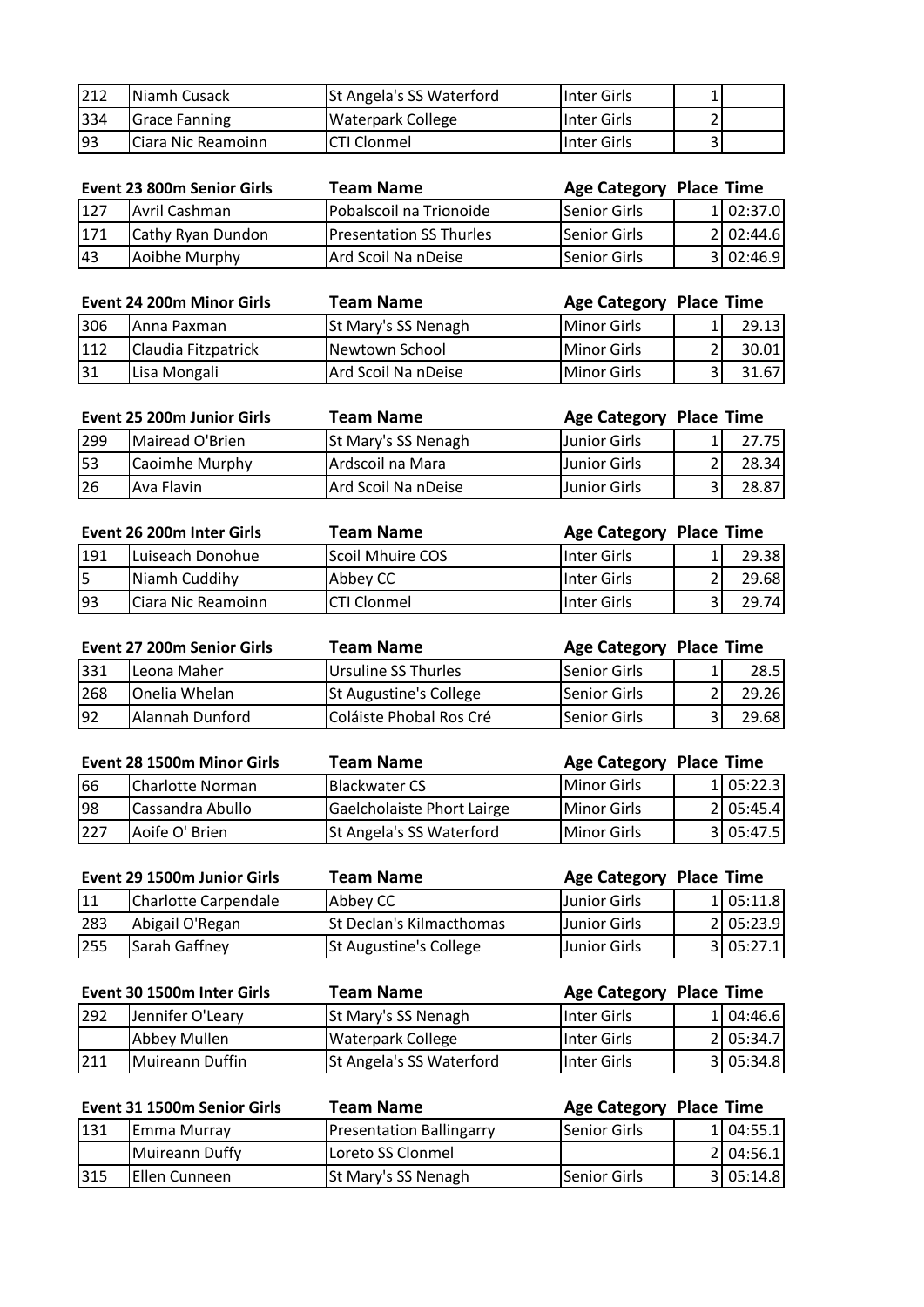|     | Event 32 mile U16 Girls | Team Name           | Age Category Place Time |           |
|-----|-------------------------|---------------------|-------------------------|-----------|
|     | Eve Dunphy              | Abbey CC            | <b>IU16 Girls</b>       | 1 05:41.8 |
|     | Alanna Spillane         | Ursuline SS Thurles |                         | 2 05:56.7 |
| 324 | Anna O'Callaghan        | Ursuline SS Thurles | IU16 Girls              | 3 06:27.7 |

| Event 56 4x100m Minor Girls   | <b>Team Name</b>              | <b>Age Category Place Time</b> |       |
|-------------------------------|-------------------------------|--------------------------------|-------|
| <b>St Augustine's College</b> | <b>St Augustine's College</b> | Minor Girls                    | 55.50 |
| Scoil Mhuire COS              | Scoil Mhuire COS              | Minor Girls                    | 56.67 |
| Coláiste Phobal Ros Cré       | Coláiste Phobal Ros Cré       | Minor Girls                    | 58.41 |

| Event 57 4x100m Junior Girls | <b>Team Name</b>       | Age Category Place Time |       |
|------------------------------|------------------------|-------------------------|-------|
| Ard Scoil Na nDeise          | Ard Scoil Na nDeise    | Junior Girls            | 54.80 |
| St Mary's SS Nenagh          | St Mary's SS Nenagh    | Junior Girls            | 56.11 |
| St Augustine's College       | St Augustine's College | Junior Girls            | 56.73 |

| Event 58 4x100m Inter Girls | <b>Team Name</b>         | Age Category Place Time |        |
|-----------------------------|--------------------------|-------------------------|--------|
| St Angela's SS Waterford    | St Angela's SS Waterford | <b>Inter Girls</b>      | 52.77  |
| Ursuline SS Thurles         | Ursuline SS Thurles      | <b>I</b> Inter Girls    | 54.301 |
| <b>St Mary's SS Nenagh</b>  | St Mary's SS Nenagh      | IInter Girls            | 54.303 |

| Event 59 4x100m Senior Girls | Team Name                  | <b>Age Category Place Time</b> |       |
|------------------------------|----------------------------|--------------------------------|-------|
| Ellen O'Dwyer                | <b>St Mary's SS Nenagh</b> | lSenior Girls                  | 55.11 |
| Ard Scoil Na nDeise A        | Ard Scoil Na nDeise        | lSenior Girls                  | 56.61 |
| Ard Scoil Na nDeise B        | Ard Scoil Na nDeise        | Senior Girls                   | 63.09 |

| Event 60 4x300m Senior Girls | Team Name                      | <b>Age Category Place Time</b> |         |
|------------------------------|--------------------------------|--------------------------------|---------|
| Pobalscoil na Trionóide      | Pobalscoil na Trionóide        | <b>Senior Girls</b>            | 03:14.7 |
| Presentation SS Thurles      | <b>Presentation SS Thurles</b> | Senior Girls                   | 03:24.2 |
| <b>St Augustine's</b>        | St Augustine's                 | <b>Senior Girls</b>            | 03:27.2 |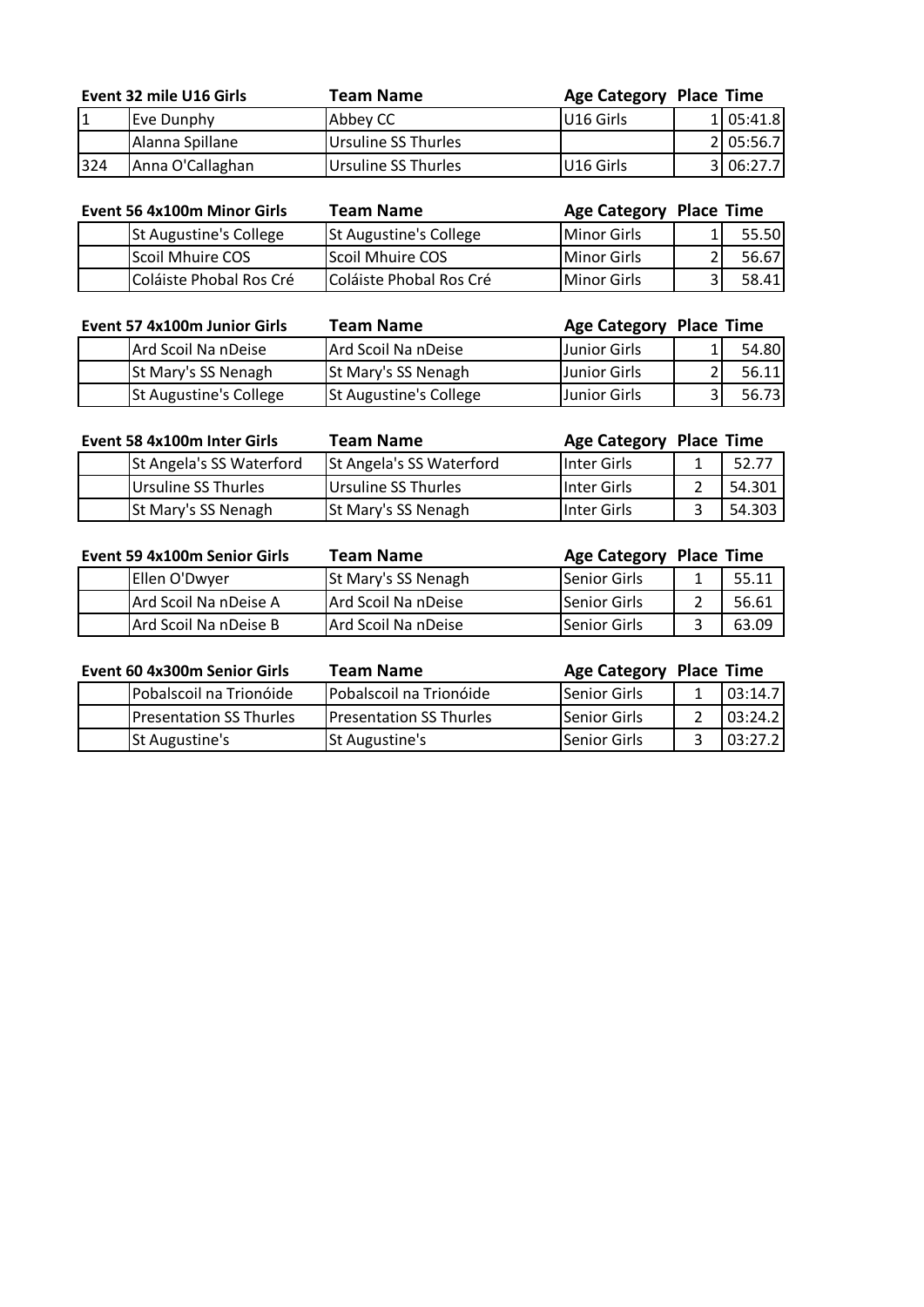| ID  | <b>Name</b>             | <b>Team Name</b>               | #1    | #2   | #3   | #4   | #5   | <b>Best</b> | Place |
|-----|-------------------------|--------------------------------|-------|------|------|------|------|-------------|-------|
| 261 | Lily Burke              | St Augustine's College         | 4.28  | 4.37 | 4.31 | 4.58 | x    | 4.58        | 1     |
| 88  | Lily Anne O Meara       | Coláiste Phobal Ros Cré        | 4.34  | 4.19 | 3.88 | 4.35 | 4.36 | 4.36        | 2     |
| 202 | Kate Anthony            | Scoil Mhuire COS               | 4.28  | 3.95 | 4.02 | 3.85 | 4.07 | 4.28        | Iз    |
| 223 | Robyn Nolan             | St Angela's SS Waterford       | 4.16  | 4.14 | 3.82 | 3.98 | X    | 4.16        |       |
|     | Cassabdra Abullo        | Gaelcholaiste Phort Lairge     | 4.00. | 3.33 | 3.82 | 3.78 | 3.92 | 4.00        |       |
| 125 | Taylor Ní Eachthigheirn | Pobalscoil na Trionoide        | 3.92  | 3.95 | 3.68 | 3.55 | 3.23 | 3.95        |       |
| 167 | <b>Tara Moquet</b>      | <b>Presentation SS Thurles</b> | 3.31  |      | 3.81 |      |      | 3.81        |       |
| 85  | Kayla Dooley            | Coláiste Phobal Ros Cré        | X     | x    | 3.75 |      |      | 3.75        |       |
|     | Charlotte Norman        | <b>Blackwater CS</b>           |       | 3.74 | 3.86 |      |      | 3.74        |       |
|     | Sarah Connolly          | Scoil Mhuire COS               | 3.66  |      |      |      |      | 3.66        |       |
|     | Clodagh Cunningham      | St Augustine's College         | 3.00. | 3.45 | 3.62 |      |      | 3.62        |       |
| 328 | Lucy Duggan             | <b>Ursuline SS Thurles</b>     | 3.58  | 3.59 | 3.51 |      |      | 3.59        |       |
| 201 | Sarah Connolly          | Scoil Mhuire COS               | x     | 3.95 | 3.56 |      |      | 3.56        |       |
| 361 | Sarah Flynn             | Waterpark College              | 3.49  | X    | 3.38 |      |      | 3.49        |       |
| 101 | Megija Eismonte         | Loreto SS Clonmel              | 3.30. | 3.12 | 3.46 |      |      | 3.46        |       |
|     | Caoimhe Riordan         | <b>Blackwater CS</b>           | 3.63  | 3.39 | 3.36 |      |      | 3.39        |       |
| 289 | <b>Molly Power</b>      | St Declan's Kilmacthomas       | 2.68  | 3.00 | 3.14 |      |      | 3.14        |       |
| 360 | Mia Doherty             | Waterpark College              | 3.11  | 3.09 | 3.03 |      |      | 3.11        |       |
| 162 | Paula Concepcion        | <b>Presentation SS Thurles</b> | 2.53  | X    | x    |      |      | 2.53        |       |
|     | Aisling Ní Dhromi       | <b>Meanscoil san Nioclas</b>   | 2.29  | x    | x    |      |      | 2.29        |       |
| 286 | Aisling Wheaton         | St Declan's Kilmacthomas       | X     | X    | x    |      |      |             |       |
|     | Aoife Ní Throightaigh   | <b>Meanscoil san Nioclas</b>   | x     | x    | x    |      |      |             |       |

#### **Event 33 Long Jump Minor Girls**

## **Event 34 Long Jump Junior Girls**

| <b>IID</b> | <b>Name</b>          | <b>Team Name</b>         | #1   | #2   | #3    | #4   | #5   | <b>Best</b> | <b>Place</b> |
|------------|----------------------|--------------------------|------|------|-------|------|------|-------------|--------------|
| 67         | <b>Eimear Meaney</b> | <b>Blackwater CS</b>     | 3.85 | 4.12 | 3.67  | 4.19 | 4.20 | 4.20        |              |
| 303        | Katie Howard         | St Mary's SS Nenagh      | 3.98 | 3.64 | 3.89  | 3.26 | 4.15 | 4.15        |              |
| 218        | Clodagh Walsh        | St Angela's SS Waterford | 4.09 | 3.83 | 4.00. | 4.12 | 4.10 | 4.12        | 3            |
| 353        | <b>Ellen Rowe</b>    | <b>Waterpark College</b> | 3.52 | 3.85 | 3.22  | 4.05 | 3.58 | 4.05        |              |
| 219        | Joanie Walsh         | St Angela's SS Waterford | 4.00 | 3.85 | 3.95  |      |      | 4.00        |              |
| 283        | Abigail O'Regan      | St Declan's Kilmacthomas | 3.77 | 3.99 | 3.92  | 3.88 | 3.73 | 3.99        |              |
| 17         | Keelin Byrne         | Abbey CC                 | 3.39 | 3.32 | 3.84  |      |      | 3.84        |              |
|            | Lauren Cliffe        | St Augustine's           | 3.63 | 3.83 | 3.38  |      |      | 3.83        |              |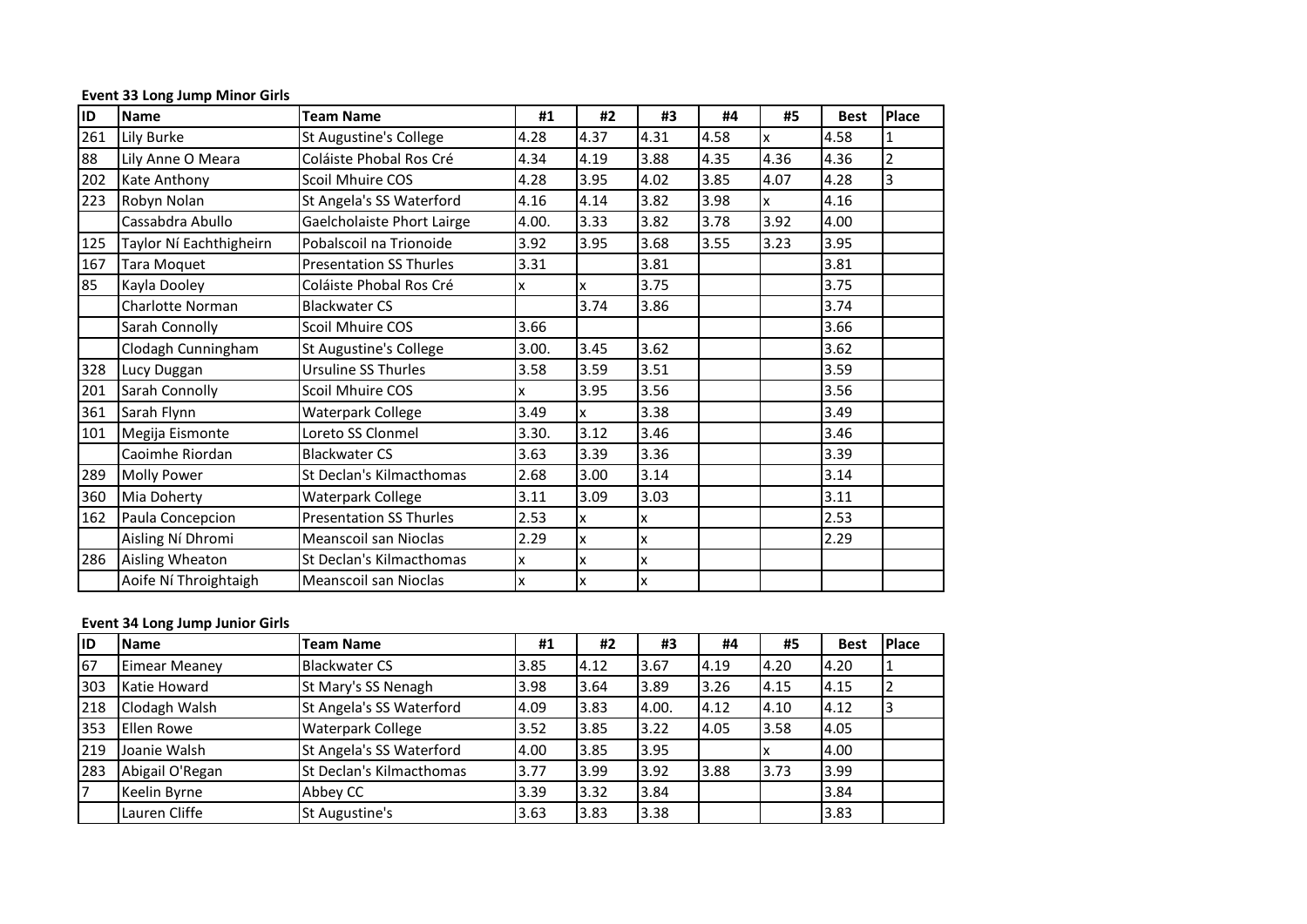| 348 | <b>Charlotte Brennan</b> | <b>Waterpark College</b>         | 3.75 | 3.53  | 3.53 | 13.75 |  |
|-----|--------------------------|----------------------------------|------|-------|------|-------|--|
| 279 | Lia Hartley              | <b>ISt Declan's Kilmacthomas</b> | 3.54 | 3.10. | 3.71 | 3.71  |  |
| 301 | Samantha Spakouska       | St Mary's SS Nenagh              | 3.47 | 3.45  | 3.39 | 3.47  |  |
|     | Giorgi Herterrch         | Ardscoil na Mara                 | 3.47 | 3.45  | 3.19 | 3.47  |  |
| 176 | Andrea Hegarty           | <b>Presentation SS Waterford</b> | 2.98 | 2.65  |      | 2.98  |  |
| 181 | Ciara Sullivan           | Presentation SS Waterford        | 2.66 | 2.79  | 2.91 | 2.91  |  |

# **Event 35 Long Jump Inter Girls**

| <b>IID</b> | <b>Name</b>            | <b>Team Name</b>           | #1    | #2   | #3   | #4   | #5    | <b>Best</b> | Place |
|------------|------------------------|----------------------------|-------|------|------|------|-------|-------------|-------|
| 94         | Emma Ní Néill          | CTI Clonmel                |       | 5.36 | 5.13 |      | 15.16 | 5.36        |       |
| 230        | Lucy Fitzgerald        | St Anne's SS Tipp Town     | 5.09  | 4.93 | 4.76 | 4.72 | 5.06  | 5.09        |       |
| 322        | Emily Davidson         | <b>Ursuline SS Thurles</b> | 4.71  | 4.95 | 4.82 | 4.28 |       | 4.95        | 3     |
| 196        | Aoife O Shea           | Scoil Mhuire COS           |       | 4.71 | 4.56 | 4.28 |       | 4.71        |       |
| 210        | Mia Casey              | St Angela's SS Waterford   | 4.60. | 4.54 | 4.56 | 4.65 | 4.67  | 4.67        |       |
| 189        | <b>Eibhlis Bartley</b> | Scoil Mhuire COS           | 3.48  | 3.51 | 3.06 | 3.30 | 2.96  | 3.51        |       |
| 244        | Angelina Cizhikova     | St Augustine's College     | 3.22  | 3.31 | 3.12 |      |       | 3.31        |       |
|            | Kelly Ann O'Meara      | Col Phobal Ros Cré         | 3.27  | 2.36 | 2.64 |      |       | 3.27        |       |

# **Event 36 Long Jump Senior Girls**

| <b>IID</b> | <b>Name</b>             | <b>Team Name</b>         | #1    | #2    | #3   | #4   | #5   | <b>Best</b> | <b>Place</b> |
|------------|-------------------------|--------------------------|-------|-------|------|------|------|-------------|--------------|
| 229        | Katie Nolke             | St Angela's SS Waterford | 5.42  |       | 5.65 | 5.73 | 5.65 | 5.73        |              |
| 237        | <b>Grace Fitzgerald</b> | St Anne's SS Tipp Town   | 5.40. | 5.57  | 5.26 | 5.37 | 5.34 | 5.57        |              |
| 208        | Lorna O Shea            | Scoil Mhuire COS         | 4.69  |       |      | 4.64 | 4.62 | 4.69        | 3            |
| 311        | Ellen O'Dwyer           | St Mary's SS Nenagh      | 4.45  | 4.49  |      | 4.63 | x    | 4.63        |              |
| 78         | Louisa Deasy            | Borrisokane CC           | 3.99  | 4.16  | 4.26 | 3.74 | 4.27 | 4.27        |              |
| 269        | Maya Villa'Nyi          | St Augustine's College   | 3.58  | 4.18  | 4.20 | 4.09 | 4.26 | 4.26        |              |
| 228        | Noora Mgwenya           | St Angela's SS Waterford | 3.97  | 4.08  | 3.78 |      |      | 4.08        |              |
| 40         | Millie Lucey            | Ard Scoil Na nDeise      | 3.97  | 3.66  |      |      |      | 3.97        |              |
|            | Catherine Foltynova     | Meanscoil san Nioclas    | 3.38  | 3.37  |      |      |      | 3.38        |              |
| 76         | Tori Hogan              | Borrisokane CC           | 3.22  | 2.83  | 3.18 |      |      | 3.22        |              |
| 44         | Siobhan Lennon          | Ard Scoil Na nDeise      | ΙX    | 3.00. | 3.10 |      |      | 3.10        |              |

# **Event 40 Triple Jump Junior Girls**

| 11D | <b>IName</b>     | --<br><b>Name</b><br><b>feam</b> | 44<br>π.    | <br>17 L   | <br>π. | #4 | <br>π., | <b>Best</b>  | <b>Place</b> |
|-----|------------------|----------------------------------|-------------|------------|--------|----|---------|--------------|--------------|
| 128 | Ailbhe<br>Morley | nDeise<br>Na<br>Arc<br>Scoil     | $ -$<br>8.5 | $\sqrt{ }$ |        |    |         | $- -$<br>8.5 | . .          |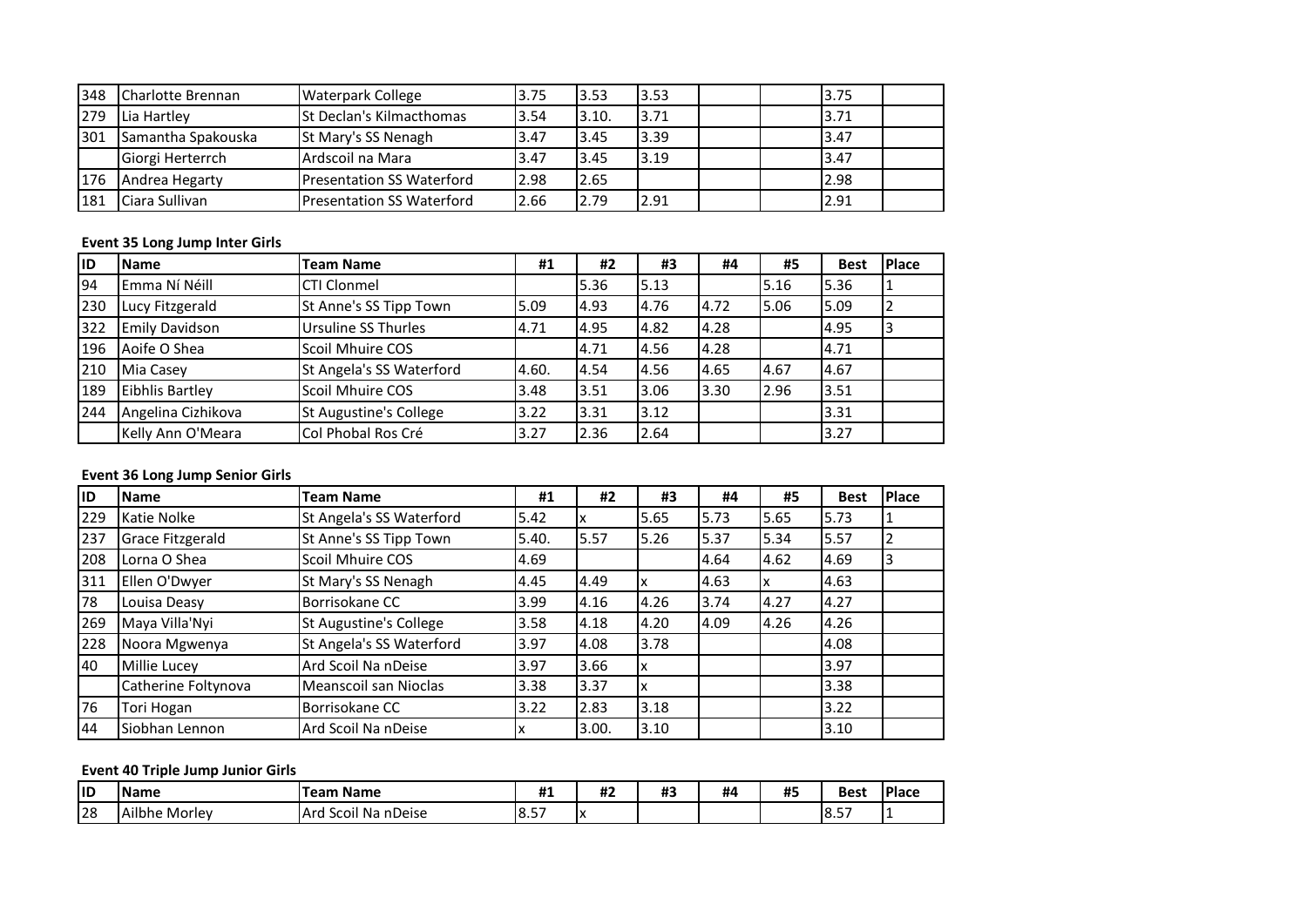| 256 | Aoife O'Donovan        | <b>St Augustine's College</b> | 8.14 | 7.98 | 8.27   | 18.02 | 18.14 | 8.27 |  |
|-----|------------------------|-------------------------------|------|------|--------|-------|-------|------|--|
| 258 | <b>IEmma O'Donovan</b> | <b>St Augustine's College</b> | 7.17 | 6.98 | 6.94   | 7.33  | 7.05  | 7.33 |  |
| 358 | Alessia Cislaghi       | <b>Waterpark College</b>      | 5.78 | 5.79 | 15.62  | 5.90  | 16.15 | 6.15 |  |
| 181 | Ciara Sullivan         | Presentation SS Waterford     | Iχ   |      | 15.30. |       | 15.50 | 5.72 |  |

# **Event 41 Triple Jump Inter Girls**

| <b>IID</b> | <b>Name</b>           | <b>Team Name</b>            | #1    | #2    | #3    | #4    | #5    | <b>Best</b> | <b>Place</b> |
|------------|-----------------------|-----------------------------|-------|-------|-------|-------|-------|-------------|--------------|
| 94         | Emma Ní Néill         | <b>CTI Clonmel</b>          |       |       | 10.65 | 10.55 | 10.05 | 10.65       |              |
| 230        | Lucy Fitzgerald       | St Anne's SS Tipp Town      | 10.29 | Ιx    | 10.42 | 10.33 | 10.57 | 10.57       |              |
|            | Eve Dunphy            | Abbey CC                    | 10.11 | 10.16 | 10.38 | 9.82  | 10.08 | 10.38       |              |
| 114        | <b>Chloe O'Connor</b> | Our Lady of Mercy Waterford | 8.35  | 8.15  | 8.47  | 8.18  | 7.98  | 8.47        |              |
| 342        | Isobel Boland         | <b>Waterpark College</b>    |       | 5.95  | 6.09  | 6.50  | 6.05  | 6.67        |              |

# **Event 42 Triple Jump Senior Girls**

| <b>IID</b> | <b>Name</b>             | <b>Team Name</b>        | #1   | #2    | #3    | #4    | #5     | <b>Best</b> | <b>IPlace</b> |
|------------|-------------------------|-------------------------|------|-------|-------|-------|--------|-------------|---------------|
| 237        | <b>Grace Fitzgerald</b> | St Anne's SS Tipp Town  |      | 11.10 | 10.68 | 11.05 | 10.94  | 11.10       |               |
| 78         | Louisa Deasy            | Borrisokane CC          | 8.90 | Iχ    | 19.33 | 9.44  | 19.90. | 9.90        |               |
| 270        | <b>Kate Killigrew</b>   | St Augustine's College  | 9.33 | 9.56  | 9.45  | 9.32  | 9.59   | 9.59        |               |
| 130        | Georgia Connon          | Pobalscoil na Trionoide | ◠    |       | 8.97  | 9.02  | 9.25   | 9.25        |               |

# **Event 43 Shot (2.72kg) Minor Girls**

| ID  | <b>Name</b>              | <b>Team Name</b>              | #1   | #2   | #3   | #4    | #5   | <b>Best</b> | Place |
|-----|--------------------------|-------------------------------|------|------|------|-------|------|-------------|-------|
| 65  | Maya Rossa               | <b>Blackwater CS</b>          | 9.52 | 9.18 | 9.12 | 10.00 | 9.24 | 10.00       |       |
| 90  | Marie Shanahan           | Coláiste Phobal Ros Cré       | 7.64 | 8.15 | 7.36 | 7.57  | 7.55 | 8.15        | 2     |
| 330 | Sarah Mcginley           | Ursuline SS Thurles           | 7.30 | 7.82 | 7.76 | 7.47  | 7.78 | 7.82        | 3     |
| 246 | Chloe Hearne             | <b>St Augustine's College</b> | 7.78 | 7.29 | 7.42 | 7.30  | 7.12 | 7.78        |       |
| 6   | <b>Grace Gilmartin</b>   | Abbey CC                      | 6.97 | 6.49 | 7.09 | 7.16  | 6.49 | 7.16        |       |
| 247 | Aoife Morrissey          | <b>St Augustine's College</b> | 5.93 | 7.08 | 5.93 | 6.01  | 6.98 | 7.08        |       |
| 70  | Lena Kowalcze            | <b>Blackwater CS</b>          | 6.81 | 6.79 | 6.49 |       |      | 6.81        |       |
| 329 | <b>Reiltin Morrissey</b> | Ursuline SS Thurles           | x    | 6.42 | 6.53 |       |      | 6.53        |       |
| 35  | Kate O Callaghan         | Ard Scoil Na nDeise           | 5.59 | 5.03 | 5.42 |       |      | 5.59        |       |
| 373 | Ailbhe Ni Chodhla        | Meanscoil                     | 4.95 | 5.48 | 5.55 |       |      | 5.55        |       |
| 14  | <b>Mary Dunphy</b>       | Abbey CC                      | x    | 4.59 | 5.24 |       |      | 5.24        |       |
| 34  | Amy O Reilly             | Ard Scoil Na nDeise           | 4.13 | 5.05 | 4.96 |       |      | 5.05        |       |
| 367 | Caoimhe Ni Bhrian        | Meanscoil                     | X    | 5.04 | 4.76 |       |      | 5.04        |       |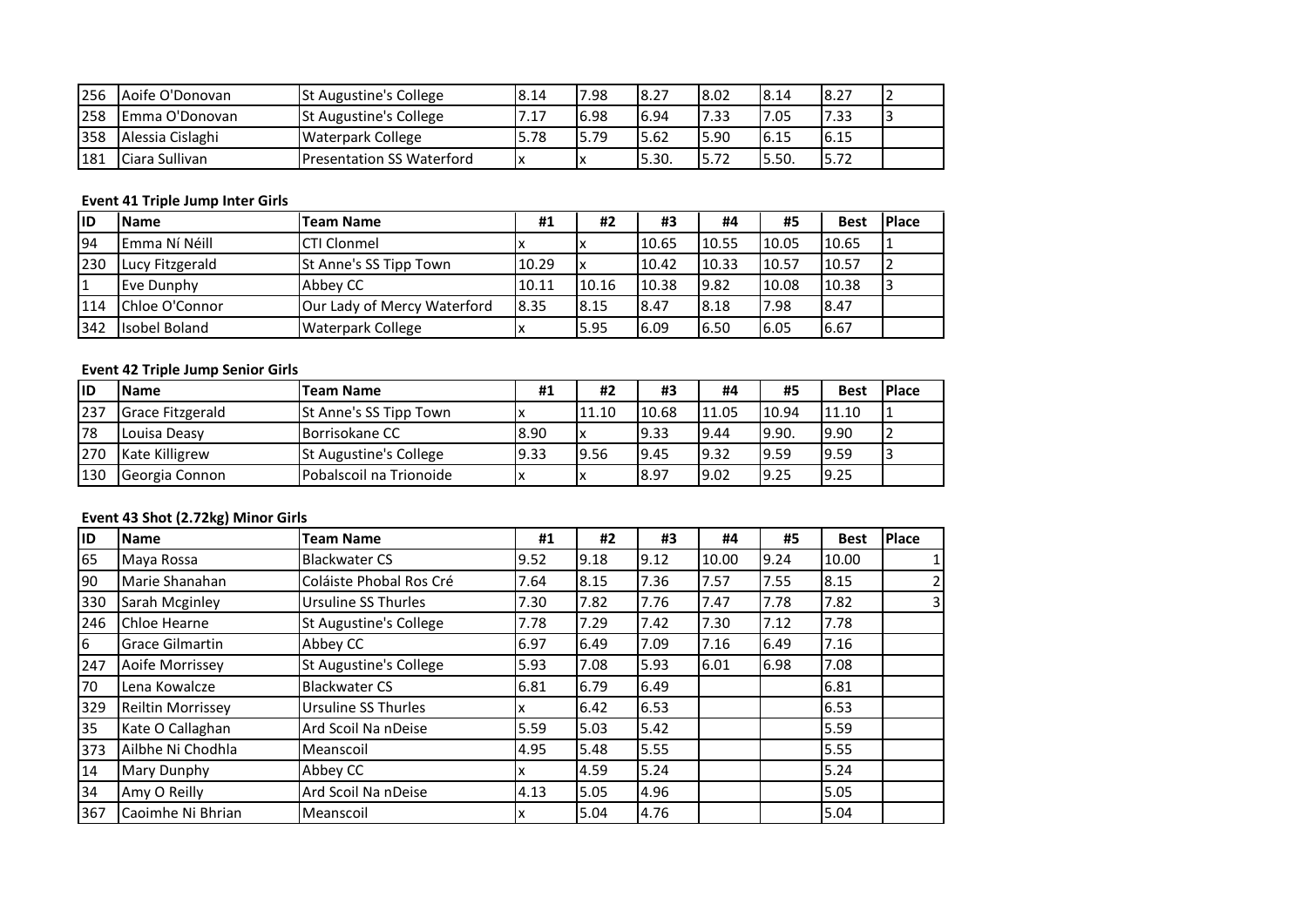| 1364 | wrn.<br>n al<br>. | _ollegr<br>/ 17<br>דר<br>i i di K | '' | - -<br>$\overline{ }$<br>--<br><u> 14</u><br>τ. Ο | 14. |  | 171<br>w<br><br>. |  |
|------|-------------------|-----------------------------------|----|---------------------------------------------------|-----|--|-------------------|--|

# **Event 44 Shot (2.72kg) Junior Girls**

| lıD | <b>Name</b>          | <b>Team Name</b>                 | #1    | #2   | #3    | #4   | #5   | <b>Best</b> | Place |
|-----|----------------------|----------------------------------|-------|------|-------|------|------|-------------|-------|
| 280 | Rebecca Walsh        | St Declan's Kilmacthomas         | 8.03  | 9.60 | 9.63  | 8.52 | 8.97 | 9.63        |       |
|     | Keelin Byrne         | Abbey CC                         | 7.07  | 7.05 | 7.83  | 7.77 | 7.84 | 7.84        | 2     |
|     | 333 Aine O'Ceallaigh | Waterpark College                | 6.93  | 6.40 | 6.77  | 6.77 | 6.72 | 6.93        | 3     |
| 29  | Muireann Hickey      | Ard Scoil Na nDeise              | ΙX    | 6.58 | 6.70  | 6.80 | 6.71 | 6.80        |       |
| 259 | <b>IEmma Curran</b>  | St Augustine's College           | 6.00. | 6.72 | 6.00  | 6.29 | 4.74 | 6.72        |       |
| 24  | Aoife Healy          | Ard Scoil Na nDeise              | 4.80. | 6.09 | 6.60. | 6.19 | 6.28 | 6.60        |       |
| 137 | Kate Walsh           | <b>Presentation SS Clonmel</b>   | 5.89  | 5.94 | 6.24  |      |      | 6.24        |       |
| 351 | <b>Emily Russell</b> | Waterpark College                | 4.50. | 5.77 | 5.58  |      |      | 5.77        |       |
| 11  | Charlotte Carpendale | Abbey CC                         | 4.93  | 5.26 | 4.92  |      |      | 5.26        |       |
| 174 | Erica Moran          | <b>Presentation SS Waterford</b> | 4.82  | 4.24 | 4.16  |      |      | 4.82        |       |
| 180 | Julia Farkas         | <b>Presentation SS Waterford</b> | ΙX    | 4.22 | IΧ    |      |      | 4.22        |       |

# **Event 45 Shot (3kg) Inter Girls**

| lid | <b>Name</b>     | <b>Team Name</b>                  | #1    | #2    | #3   | #4    | #5    | <b>Best</b> | <b>Place</b> |
|-----|-----------------|-----------------------------------|-------|-------|------|-------|-------|-------------|--------------|
| 214 | Libby Murphy    | St Angela's SS Waterford          | 10.63 | 10.57 | 9.83 | 11.05 | 11.00 | 11.05       |              |
| 18  | Katelyn Gardner | Ard Scoil Na nDeise               | 7.89  | 8.02  | 8.42 | 7.79  | 7.94  | 8.42        |              |
| 151 | Macerena Perez  | <b>Presentation SS Thurles</b>    | 7.53  | 7.63  | 6.90 | 7.68  | 6.71  | 7.68        |              |
| 172 | Kira Murphy     | <b>IPresentation SS Waterford</b> | 6.95  | 6.79  | 6.79 | 7.09  | 7.11  | 7.11        |              |
| 272 | Moya Bowdren    | St Declan's Kilmacthomas          | 6.70  | 6.79  | 6.70 | 6.40  | 6.05  | 6.79        |              |
| 134 | Niamh Burke     | <b>Presentation SS Clonmel</b>    | 6.00  | 6.59  | 5.92 | 5.98  | 6.22  | 6.59        |              |

## **Event 46 Shot (4kg) Senior Girls**

| <b>ID</b> | <b>Name</b>         | <b>Team Name</b>               | #1   | #2   | #3   | #4   | #5    | <b>Best</b> | <b>IPlace</b> |
|-----------|---------------------|--------------------------------|------|------|------|------|-------|-------------|---------------|
| 42        | Sarah Slevin        | Ard Scoil Na nDeise            | 8.30 | 8.35 | 8.95 | 7.87 | 8.78  | 8.95        |               |
| 319       | Mary Kehinde        | St Paul's Community College    | 6.21 | 6.20 | 5.68 | 7.05 | 6.35  | 7.05        |               |
| 142       | Amelia Poniedzialek | <b>Presentation SS Clonmel</b> | Iχ   |      | 7.01 | 5.99 | 5.89  | 7.01        |               |
| 236       | Sadbh Schiele       | St Anne's SS Tipp Town         | 4.23 | 5.02 |      | 5.00 | 4.72  | 5.02        |               |
| 238       | Miah Kelly          | St Anne's SS Tipp Town         | 4.05 | 4.03 | 4.25 | 4.10 | 14.05 | 4.25        |               |

## **Event 47 Discus (0.75kg) Junior Girls**

| <b>IID</b> | . Nam | <b>Name</b><br>$\sim$<br>-01 | <b>114</b><br>т<br>. TT 45 | <br>π<br>π⊾ | <br>л.<br>π., | #4 | <b>ALC</b><br>л.<br>≖- | Bes: | пас |
|------------|-------|------------------------------|----------------------------|-------------|---------------|----|------------------------|------|-----|
|            |       |                              |                            |             |               |    |                        |      |     |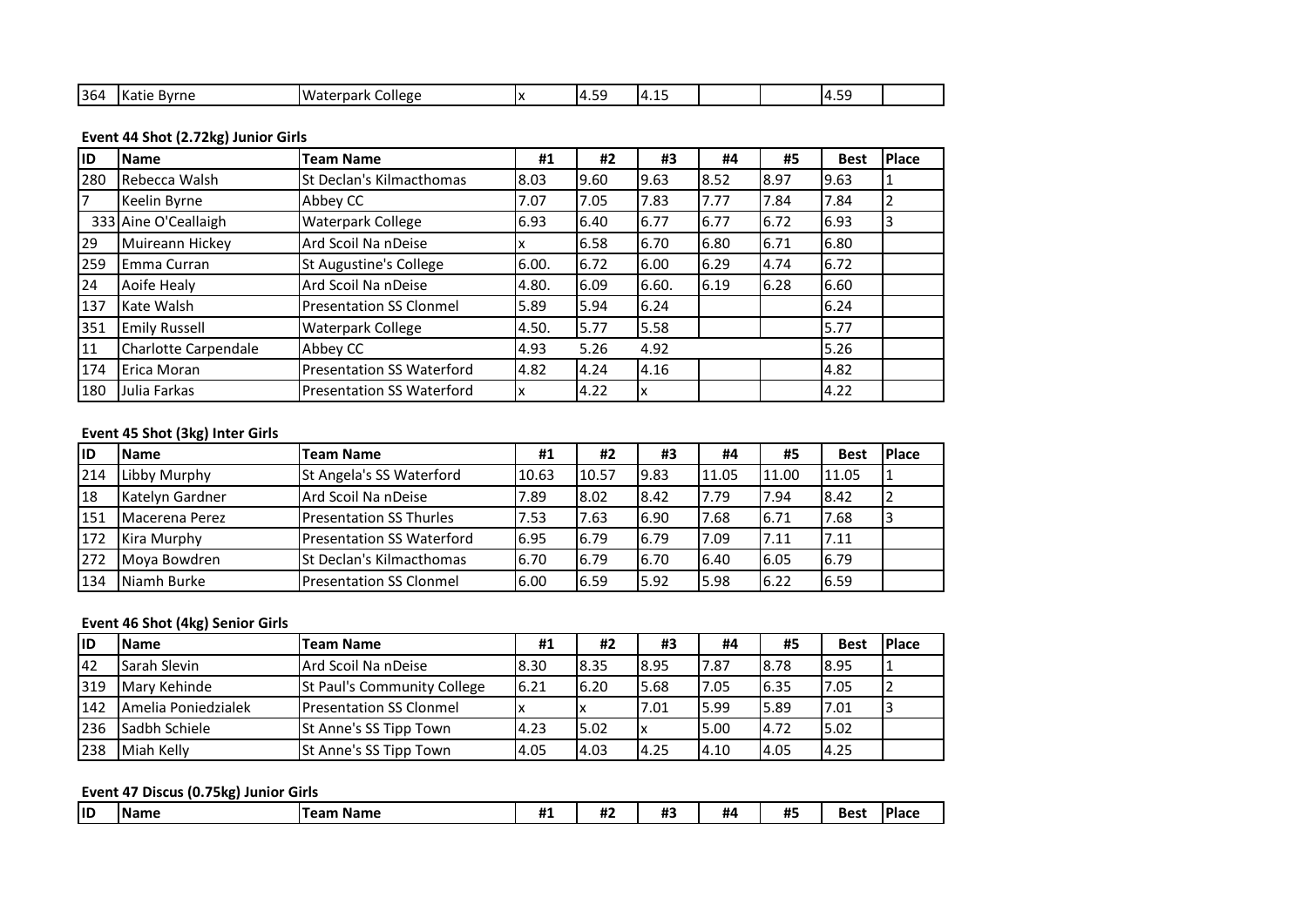| 11 G<br>- 1 L<br>Nolar<br>$-1$<br>College<br>16<br>. . r<br>''<br>. д.<br>$\mathbf{v}$<br>750 V<br>.nliv<br>ne<br>۱ د.<br>5111<br>.LU.<br>$\sqrt{ }$<br><b>TUP</b><br>ں —.<br>.<br>--- | $- - -$ |  | - | $\sim$ | $- -$ | .6.06 |  | ⊥7.20 | --- |  |
|----------------------------------------------------------------------------------------------------------------------------------------------------------------------------------------|---------|--|---|--------|-------|-------|--|-------|-----|--|
|----------------------------------------------------------------------------------------------------------------------------------------------------------------------------------------|---------|--|---|--------|-------|-------|--|-------|-----|--|

# **Event 48 Discus (1kg) Inter Girls**

| <b>IID</b> | <b>Name</b>           | <b>Team Name</b>                 | #1          | #2    | #3    | #4    | #5    | <b>Best</b> | <b>Place</b> |
|------------|-----------------------|----------------------------------|-------------|-------|-------|-------|-------|-------------|--------------|
| 242        | Saoirse Quinn         | <b>St Augustine's College</b>    |             | 26.80 | 26.00 | 27.20 | 29.54 | 29.54       |              |
| 19         | <b>Averil Buckley</b> | lArd Scoil Na nDeise             | າາ<br>22.86 | 24.05 |       | 24.48 | 22.87 | 24.48       | 12           |
| 272        | IMova Bowdren         | <b>ISt Declan's Kilmacthomas</b> |             | 14.73 | 16.26 | 15.30 | 15.55 | 16.26       | 13           |

## **Event 49 Discus (1kg) Senior Girls**

| lid       | <b>Name</b>    | <b>Team Name</b>                   | #1                      | #2                        | #3    | #4    | #5              | <b>Best</b> | <b>IPlace</b> |
|-----------|----------------|------------------------------------|-------------------------|---------------------------|-------|-------|-----------------|-------------|---------------|
| 318       | Julia<br>Kellv | <b>St Paul's Community College</b> | 22.78                   | 19.58                     | 22.85 | 23.70 | $\sim$<br>22.55 | 23.70       | I –           |
| <b>42</b> | .Sarah Slevin  | lArd Scoil Na nDeise               | ר ה<br>$\sim$<br>، د.د∠ | 12121<br>_ _ . _ <u>.</u> | 23.60 | 22.88 | 23.60           | 23.60       | L             |

# **Event 50 Javelin (400g) Junior Girls**

| <b>IID</b> | <b>Name</b>             | Team Name                | #1    | #2    | #3    | #4    | #5    | <b>Best</b> | <b>Place</b> |
|------------|-------------------------|--------------------------|-------|-------|-------|-------|-------|-------------|--------------|
| 165        | Mava Rossa              | <b>Blackwater CS</b>     | 27.88 | 23.05 | 22.41 | 26.68 | 26.77 | 27.88       |              |
| 10         | Moya O'Keefe            | Abbey CC                 | 16.05 | 16.05 | 14.88 | 19.95 | 20.97 | 20.97       |              |
|            | Aine O'Callaghan        | <b>Waterpark College</b> | 17.48 | 17.74 | 13.78 | 19.78 | 19.57 | 19.78       |              |
| 16         | <b>IGrace Gilmartin</b> | Abbey CC                 | 14.78 | 16.08 | 16.45 | 16.85 | 17.58 | 17.58       |              |
|            | Lena Kowelcze           | <b>Blackwater CS</b>     | 'X    |       | 6.79  | 13.01 | 15.49 | 15.49       |              |

# **Event 51 Javelin (500g) Inter Girls**

| lıd | <b>Name</b>   | <b>Team Name</b>         | #1    | #2    | #3    | #4    | #5    | <b>Best</b> | <b>IPlace</b> |
|-----|---------------|--------------------------|-------|-------|-------|-------|-------|-------------|---------------|
| 192 | Jade Barry    | Scoil Mhuire COS         |       | 34.26 | 34.06 | 32.25 | 33.75 | 34.26       |               |
| 14  | Molly Long    | Abbey CC                 | 20.16 | 21.63 | 22.23 | 18.21 | 24.28 | 124.28      |               |
| 343 | Aoife Rohan   | <b>Waterpark College</b> |       |       | 19.88 | 11.73 |       | 11.73       |               |
| 340 | Abbie Mullane | <b>Waterpark College</b> |       | ^     | 6.98  | ΙX    | 5.52  | 6.98        |               |

# **Event 52 Javelin (600g) Senior Girls**

| lid | <b>Name</b>  | <b>Team Name</b>                   | #1    | #2    | #3    | #4    | #5    | <b>Best</b> | <b>IPlace</b> |
|-----|--------------|------------------------------------|-------|-------|-------|-------|-------|-------------|---------------|
|     | Hannah Deasv | Borrisokane CC                     | 22.80 | 21.48 | 19.62 | 21.23 | 21.29 | 22.80       |               |
| 319 | Mary Kehinde | <b>St Paul's Community College</b> | ΙX    | 13.39 | 13.33 | ΙX    |       | 13.39       |               |
| 238 | Miah Kelly   | <b>St Anne's SS Tipp Town</b>      |       | 8.49  | ΙX    | 8.26  | 8.52  | 8.52        | l 3           |

**Event 53 Hammer (2.5kg) Junior Girls**